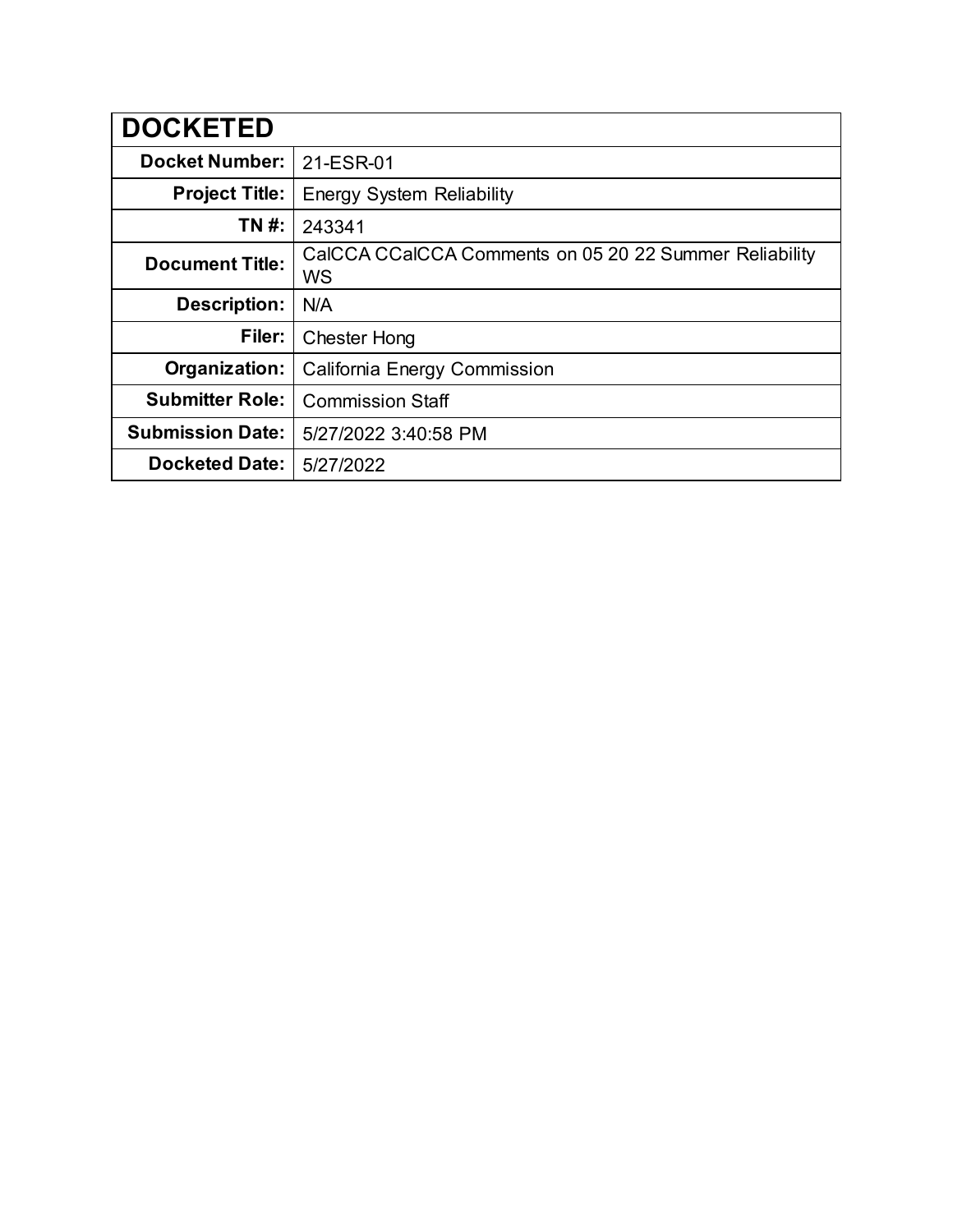

## **CALIFORNIA COMMUNITY CHOICE ASSOCIATION'S COMMENTS ON THE STAFF WORKSHOP ON SUMMER AND MIDTERM RELIABILITY May 20, 2022**

# **Docket 21-ESR-01 Energy System Reliability**

## **I. INTRODUCTION AND SUMMARY OF RECOMMENDATIONS**

California Community Choice Association  $(Ca<sup>1</sup>)<sup>1</sup>$  $(Ca<sup>1</sup>)<sup>1</sup>$  $(Ca<sup>1</sup>)<sup>1</sup>$  submits these comments on the *Staff Workshop on Summer and Midterm Reliability (*Workshop), conducted on May 20, 2022. CalCCA appreciates the informative presentations by California Energy Commission (Commission) staff and other parties regarding the summer stack analysis, the Tracking Energy Development (TED) task force, supply chain impacts on new projects, and interconnection issues. The Stack Analysis<sup>[2](#page-1-1)</sup> presented by Commission staff provides useful data points regarding the ability of the expected resource fleet to meet load under specific "average" and "extreme" conditions. The usefulness of the Stack Analysis, however, is limited without an updated Planning Reserve Margin (PRM) to inform the level of reliability the stack is attempting to meet. For this reason, CalCCA urges the Commission and other state agencies to perform an updated loss-ofload expectation (LOLE) study as soon as possible and avoid informing procurement decisions on

<span id="page-1-0"></span><sup>1</sup> California Community Choice Association represents the interests of 23 community choice electricity providers in California: Apple Valley Choice Energy, Central Coast Community Energy, Clean Energy Alliance, Clean Power Alliance, CleanPowerSF, Desert Community Energy, East Bay Community Energy, Lancaster Choice Energy, Marin Clean Energy, Orange County Power Authority, Peninsula Clean Energy, Pico Rivera Innovative Municipal Energy, Pioneer Community Energy, Pomona Choice Energy, Rancho Mirage Energy Authority, Redwood Coast Energy Authority, San Diego Community Power, San Jacinto Power, San José Clean Energy, Santa Barbara Clean Energy, Silicon Valley Clean Energy, Sonoma Clean Power, and Valley Clean Energy.

<span id="page-1-1"></span><sup>2</sup> <https://efiling.energy.ca.gov/GetDocument.aspx?tn=243173&DocumentContentId=76874>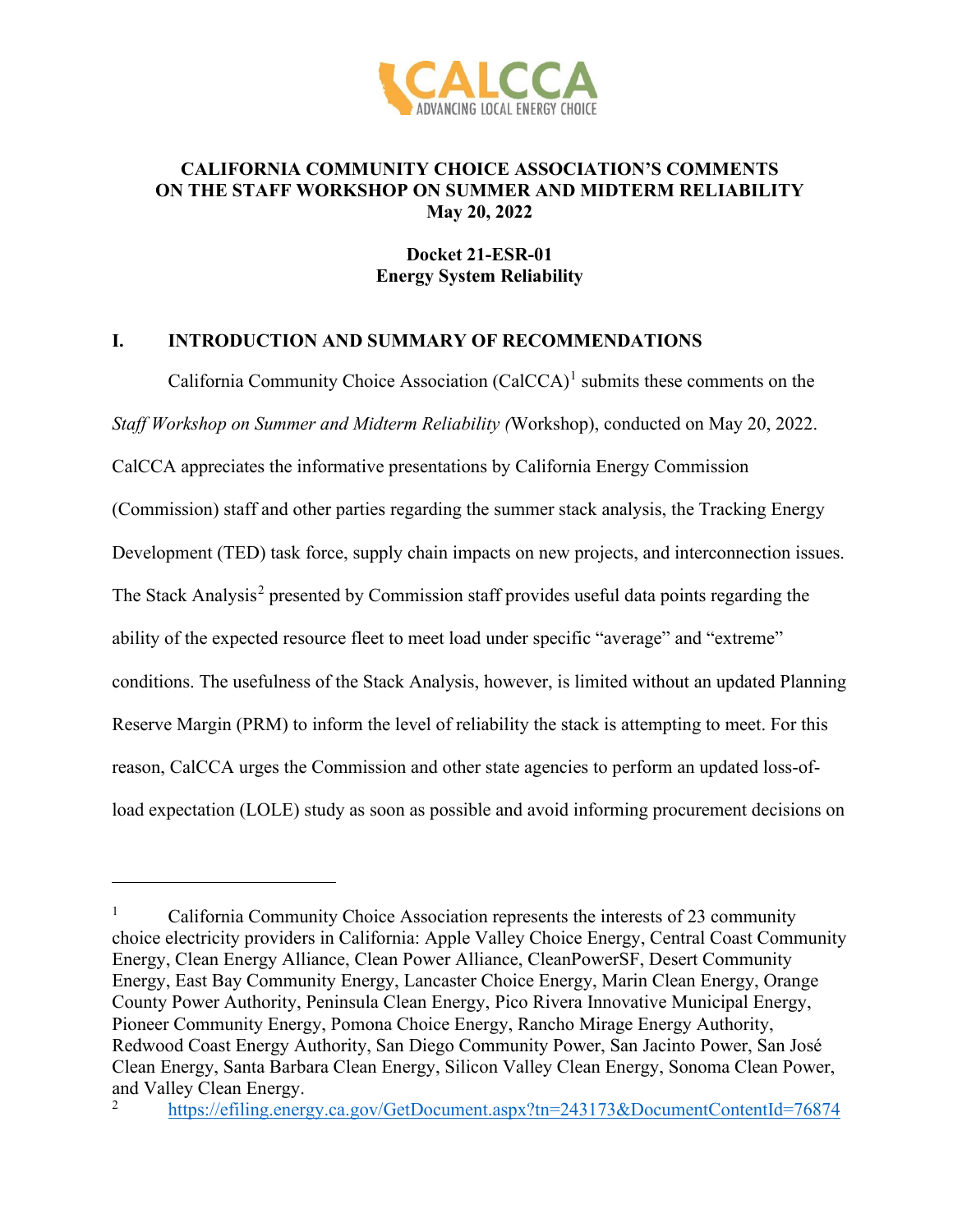the 22.5 percent PRM until the level of reliability met by this standard can be validated through the LOLE analysis and vetted with stakeholders. The level of PRM and amount of new contingency measures should be established in the context of the level of reliability each provides, and the costs associated with achieving that standard. With this in mind, CalCCA makes the following recommendations:

- Stack analyses inform a snapshot in time under specific scenarios, but should not be relied upon to set procurement targets;
- The Commission should base the "average" and "extreme" cases used in a stack analysis on an updated LOLE study to ensure the stack analysis targets the level of reliability planned for in the PRM;
- The Commission should provide further information regarding the magnitude of the contingency events' estimated impact on energy reliability; and
- The Commission should clarify assumptions used in the Stack Analysis.

# **II. COMMENTS**

# **A. Stack Analyses Inform a Snapshot in Time Under Specific Scenarios, but Should not be Relied Upon to set Procurement Targets**

The Stack Analysis presented by the Commission provides useful information about potential summer reliability risks under a specific set of load and resource conditions. However, this work cannot take the place of traditional reliability modeling used to set procurement targets. Stack analyses cannot account for uncertainty about supply, demand, weather, renewable generation, and the complexities of storage dispatch because stack analyses by their nature only provide a single-point estimate of capacity sufficiency. LOLE models capture the complexities of actual system operation and can model many different scenarios. This gives a much better picture of actual risk and provides more accurate metrics about the probability of a resource shortfall in any given hour, which is crucial information for decision-making. For these reasons, the Commission and other state agencies should reserve the use of stack analyses as information only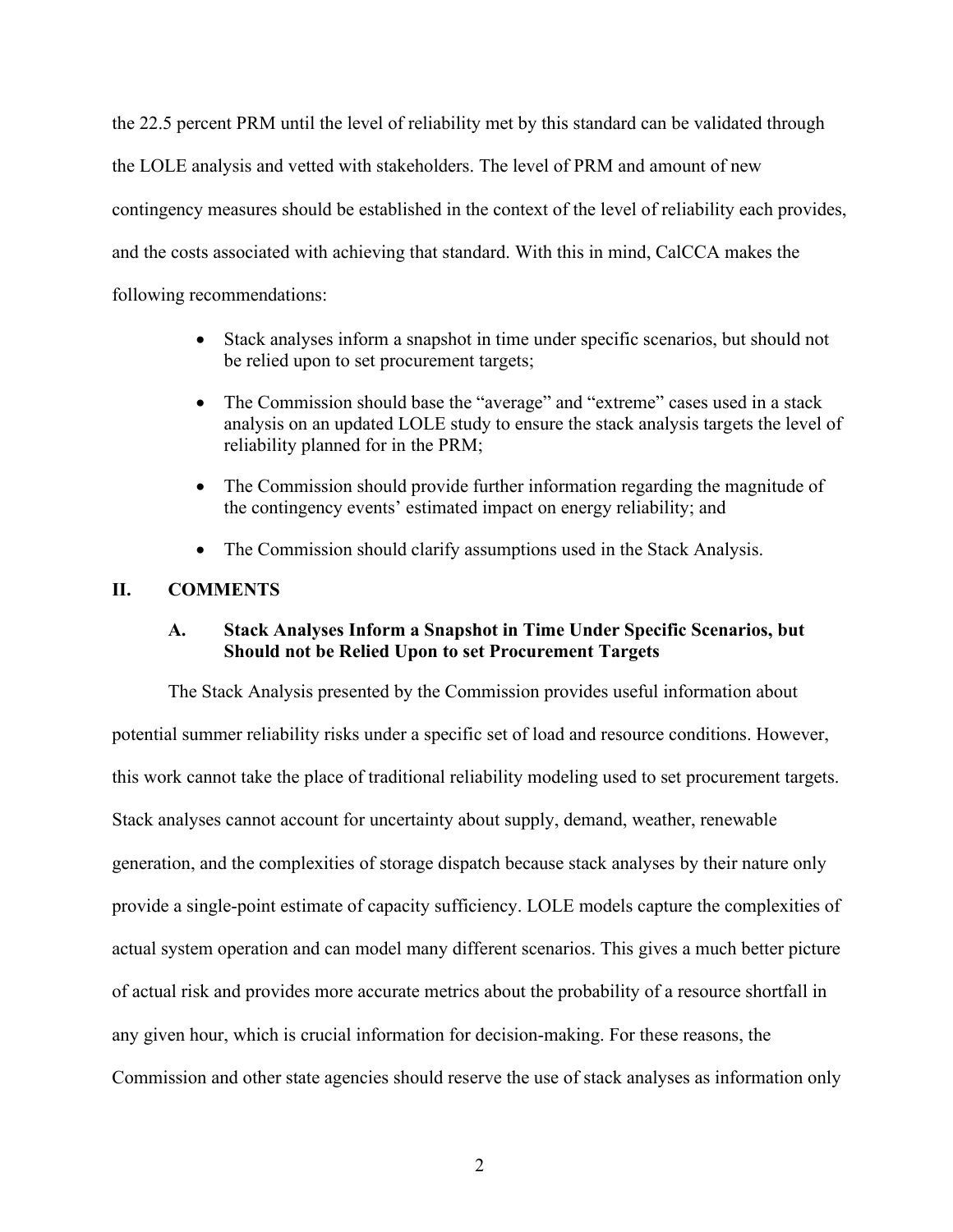to demonstrate potential reliability risks and focus efforts on LOLE analysis to determine the appropriate level of PRM to ensure the resource fleet can meet a defined reliability standard (*e.g.*, 1 event-in-10 years).

## **B. The Commission Should Base the "Average" and "Extreme" Cases Used in a Stack Analysis on an Updated LOLE Study to Ensure the Stack Analysis Targets the Level of Reliability Planned for in the PRM**

Without up-to-date LOLE modeling, it is not clear the target level of reliability the resource stack is measured against in the "average" or "extreme" cases. The 15 percent PRM was originally set by the California Public Utilities Commission (CPUC) in Decision (D.) 04-01-050 and has not been revised since then.<sup>[3](#page-3-0)</sup> Since D.04-01-050 was adopted in 2004, the load and resource mix has changed significantly, and it is not clear that 15 percent is still the appropriate metric to use. In the Proposed Decision<sup>[4](#page-3-1)</sup> in the Resource Adequacy (RA) proceeding, the CPUC proposed to increase the PRM to 16 percent in 2023, and 17 percent in 2024. The Proposed Decision, however, notes that additional work is needed in the Integrated Resource Plan (IRP) proceeding to base the PRM on LOLE modeling. Within the CPUC IRP proceeding, the resulting LOLEs were significantly lower than a 1-in-10 reliability standard when the 22.5 percent PRM was used in the Preferred System Plan.<sup>[5](#page-3-2)</sup> Before addressing gaps between the resource stack and the 22.5 percent PRM through additional procurement orders, the Commission and other state agencies must first determine the targeted level of reliability the state should plan for (*e.g.*, 1-in-10 or something else).

<span id="page-3-0"></span><sup>3</sup> CPUC D.04-01-050:

<span id="page-3-1"></span>[https://docs.cpuc.ca.gov/PublishedDocs/WORD\\_PDF/FINAL\\_DECISION/33625.PDF](https://docs.cpuc.ca.gov/PublishedDocs/WORD_PDF/FINAL_DECISION/33625.PDF) 4 See CPUC Proposed Decision Adopting Local Capacity Obligations For 2023 - 2025, Flexible Capacity Obligations For 2023, And Reform Track Framework, R.21-10-002 (May 20, 2022), at 20-22:<https://docs.cpuc.ca.gov/PublishedDocs/Efile/G000/M478/K084/478084163.PDF>5 CPUC D.22-02-044:

<span id="page-3-2"></span><https://docs.cpuc.ca.gov/PublishedDocs/Published/G000/M451/K412/451412947.PDF>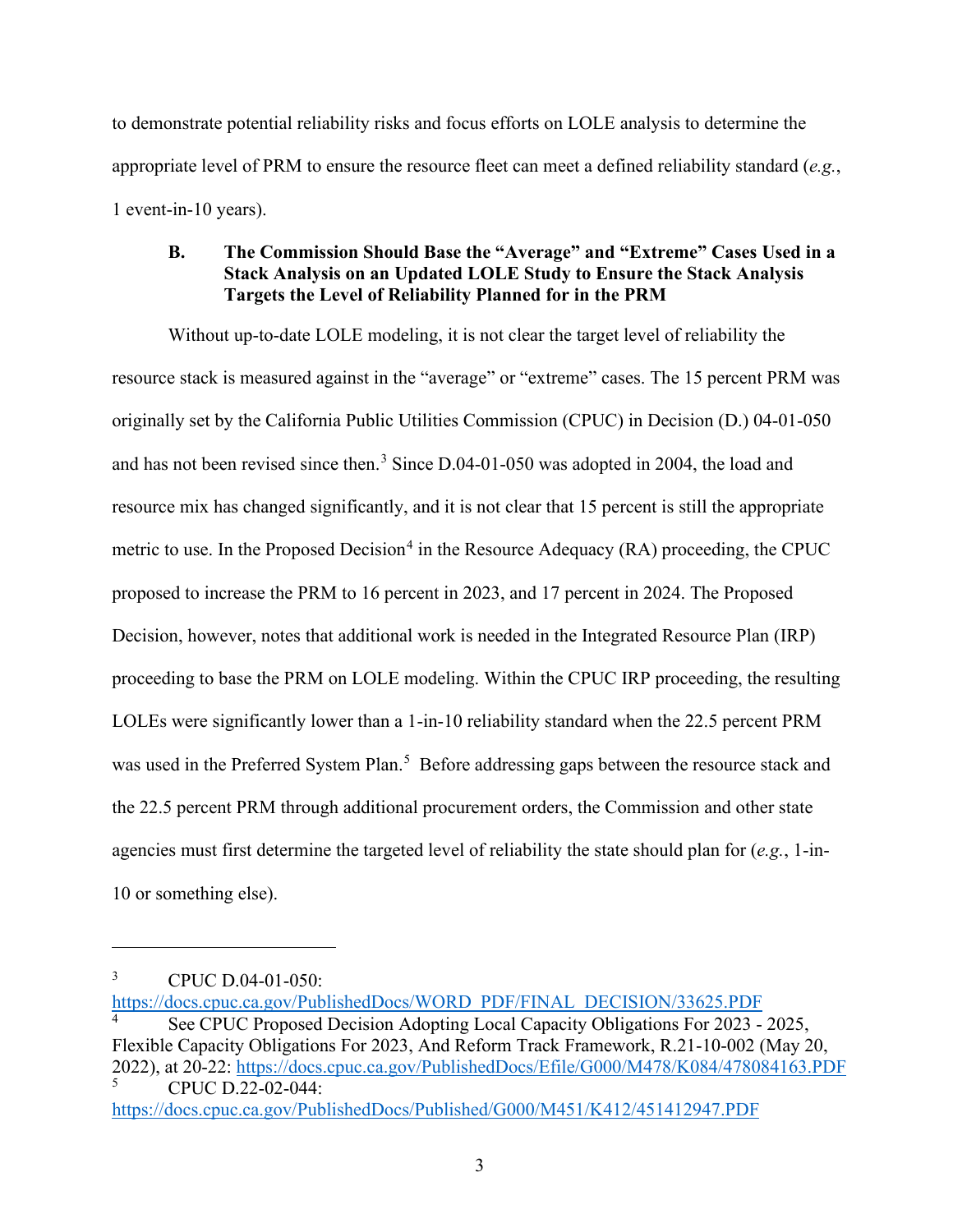## **C. The Commission Should Provide Further Information Regarding the Magnitude of the Contingency Events' Estimated Impact on Energy Reliability**

In the Reliability Workshop Overview presentation, Energy Assessments Division staff provided an estimate of resources available to respond to contingency events that fall outside of traditional planning targets.<sup>[6](#page-4-0)</sup> These events include a lag in the incorporation of updated demand forecasts and policy goals in the traditional planning metrics, extreme weather and fire risks, and project delays. The presentation indicates there is a risk of needing roughly 7,000 megawatts (MW) and 10,000 MW should these contingency events happen simultaneously, while the contingency measures available equate to only roughly 2,000 MW. The presentation and discussion in the workshop frame these events as partially or fully beyond what is captured in traditional 1-in-10 planning standards.

Traditional planning standards that should be used to derive the PRM, such as the 1-in-10 planning standard, represent the state's risk tolerance to electricity outages (*e.g.*, 1 outage in 10 years). This target should be chosen balancing both reliability and affordability objectives, as increasing the PRM lowers reliability risk but also increases procurement costs that are ultimately borne by ratepayers. This same balance should be considered when evaluating contingency events and mitigating measures. Further discussion is required to establish a methodical approach for planning for contingencies beyond the 1-in-10 planning standard that balances both reliability and affordability. To advance this discussion, more information is needed to determine the full magnitude of potential contingency events, including the following:

## • **How does the Commission estimate extreme weather and fire risks not captured in a 1-in-10?**

<span id="page-4-0"></span><sup>6</sup> <https://efiling.energy.ca.gov/GetDocument.aspx?tn=243171&DocumentContentId=76872>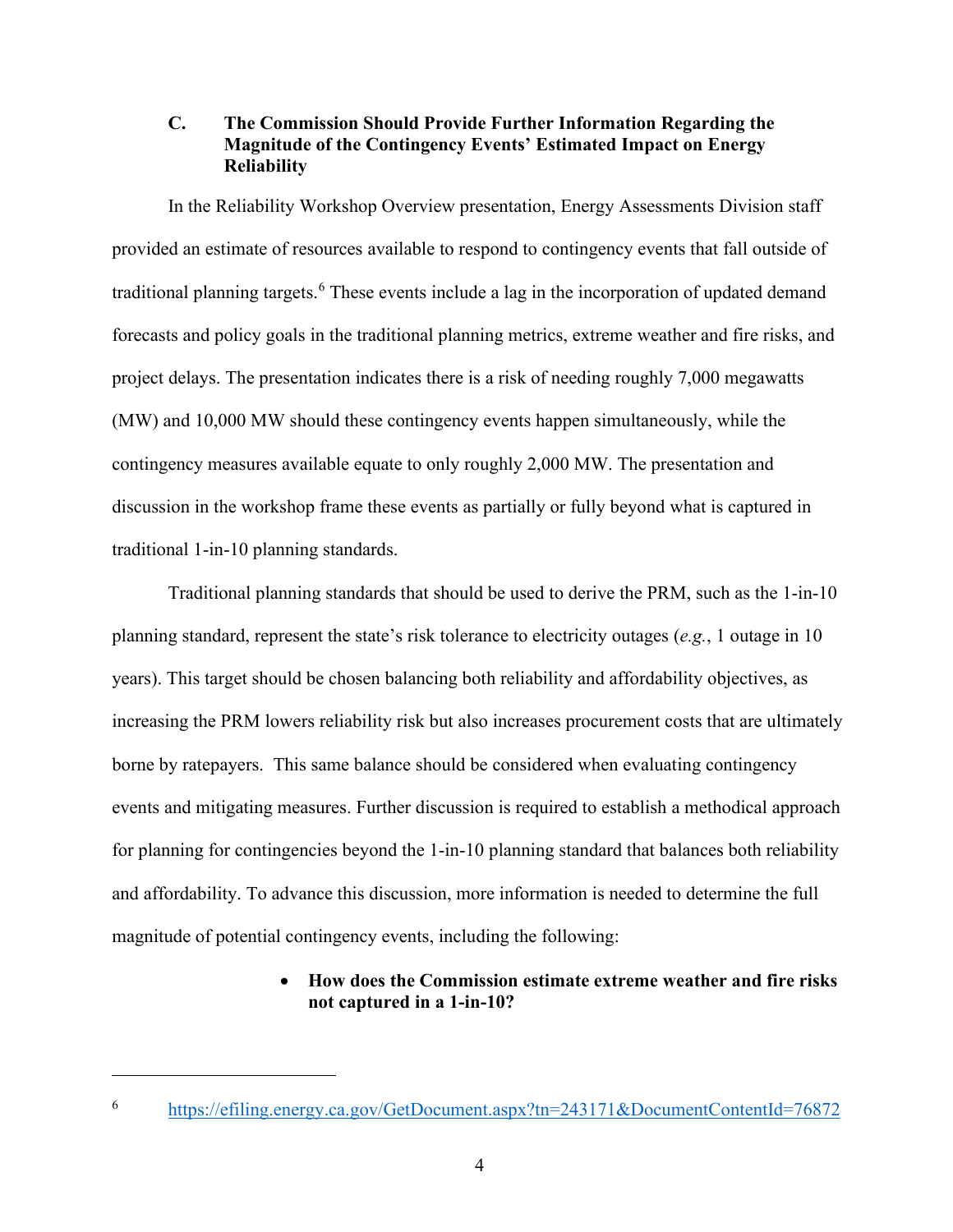Slide 8 of the Reliability Workshop Overview presentation indicates that there could be 4,000 to 5,000 MW impact of extreme weather and fire risk to energy assets not completely captured in 1-in-10 planning efforts. The Commission should clarify how this range was derived. Specifically, how did the Commission determine what portion of risks to energy assets from extreme weather and wildfire is captured in the 1-in-10 planning standard and what portion is not? It appears the contingency numbers provided in the presentation could align with the loss of the California-Oregon Intertie (COI), a source of reliability challenges in 2021, but a number of combinations of transmission outages could also occur that fit within this range. Planning for contingencies requires an understanding of the assumptions around what is currently covered by traditional planning standards to assess the level of reliability risk that exists without taking contingency measures and the level of reliability risk that can be achieved by taking contingency measures.

## • **How is the magnitude of project delays estimated (e.g., compared to the total resource stack or compared to procurement orders?)**

The Reliability Workshop Overview describes "Project Development Delay Scenarios" that impact energy reliability, ranging from 600 MW in 2022 to a range of 1,600-3,800 MW in 2025.<sup>[7](#page-5-0)</sup> However, it is unclear how these numbers were derived and what their exact significance is. The Commission should therefore clarify the following items: First, whether these numbers are nameplate values or instead an estimated contribution to available capacity at system peak (*i.e.*, Net Qualifying Capacity). Second, the methodology for deriving these values: The Commission should confirm if they were calculated by summing up MW that would "miss" a certain online date, or another method. For example, the 600 MW in 2022 could have been calculated by first

<span id="page-5-0"></span><sup>7</sup> [https://efiling.energy.ca.gov/GetDocument.aspx?tn=243171&DocumentContentId=76872,](https://efiling.energy.ca.gov/GetDocument.aspx?tn=243171&DocumentContentId=76872) at 8.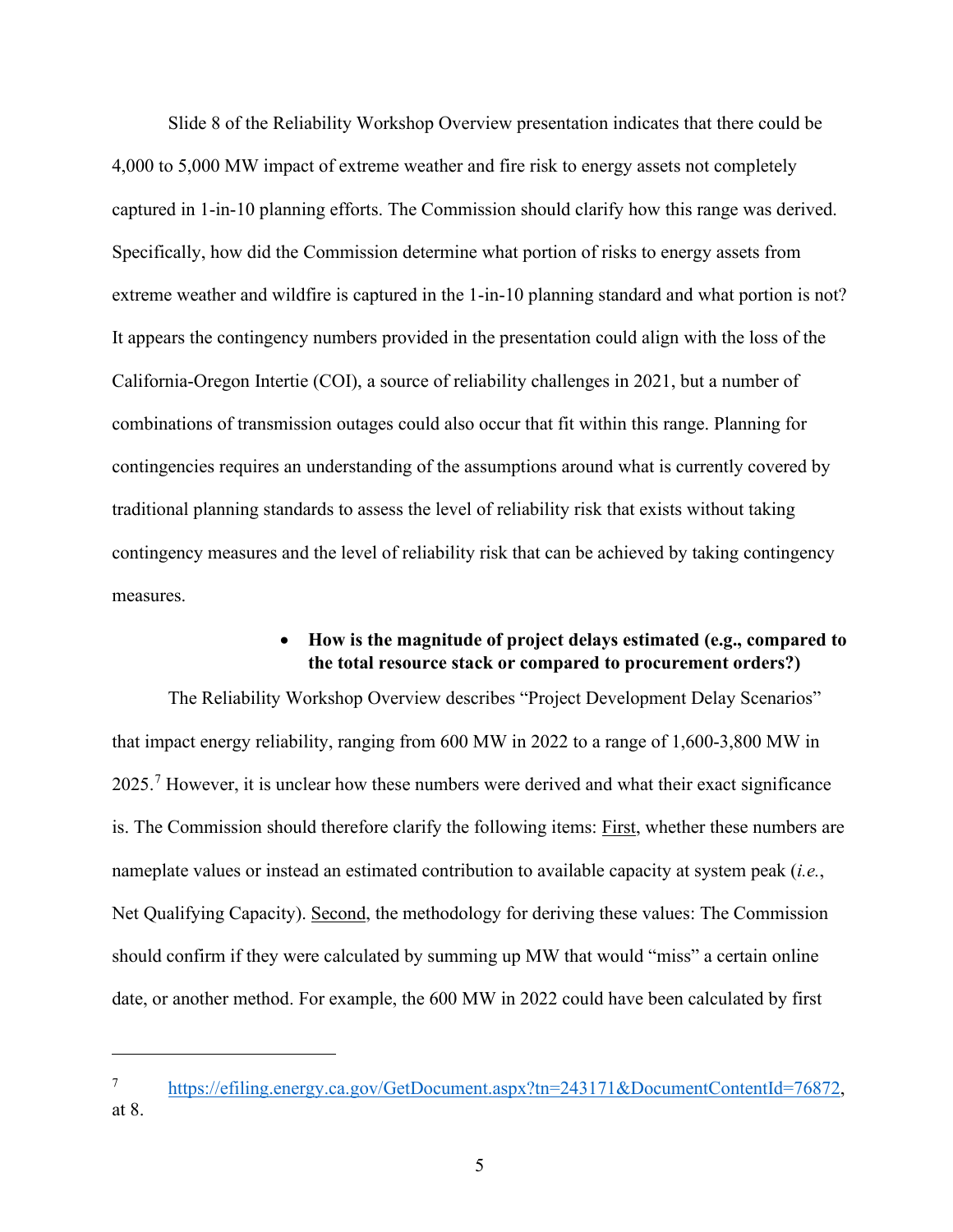taking the set of MW that was originally scheduled to be online by July 1st, and then subtracting the MW that are supposed to be online by July 1st given new "delayed" commercial operating dates (per CPUC data). Third, if the delays are relative to total procured MW or relative to the amount of procurement ordered by the CPUC in the 2019 Procurement Order and the June 2021 Midterm Reliability order. Fourth, the reason for the large range of 1,600–3,800 MW in 2025, rather than a point estimate.

## **D. The Commission Should Clarify the Following Assumptions Used in the Stack Analysis:**

## • **The unplanned outage and demand variability assumptions in the extreme case**

The Summer Stack Analysis presentation indicates the purpose of the stack analysis is to assess average and extreme conditions and inform the need for contingency measures.<sup>[8](#page-6-0)</sup> For the average case, the Commission assumed six percent operating reserves, five percent unplanned outages, and four percent demand variability. This is generally consistent with the current PRM, which assumes six percent operating reserves and some level of unplanned outages and demand variability to total fifteen percent. For the extreme case, the Commission assumed six percent operating reserves, 7.5 percent unplanned outages, and nine percent demand variability. The Commission should clarify how it determined its assumptions around unplanned outages and demand variability. For example, for unplanned outages, did the Commission use forced outage data from the CAISO during the months of study or some other metric? For demand variability, the nine percent demand variability assumption equates to 50.5 GW of demand, which would set a new CAISO peak load record.<sup>[9](#page-6-1)</sup> This is a much more conservative assumption than what is used

<span id="page-6-0"></span><sup>8</sup> [https://efiling.energy.ca.gov/GetDocument.aspx?tn=243173&DocumentContentId=76874,](https://efiling.energy.ca.gov/GetDocument.aspx?tn=243173&DocumentContentId=76874) at 2.

<span id="page-6-1"></span><sup>9</sup> <https://www.caiso.com/documents/californiaisopeakloadhistory.pdf>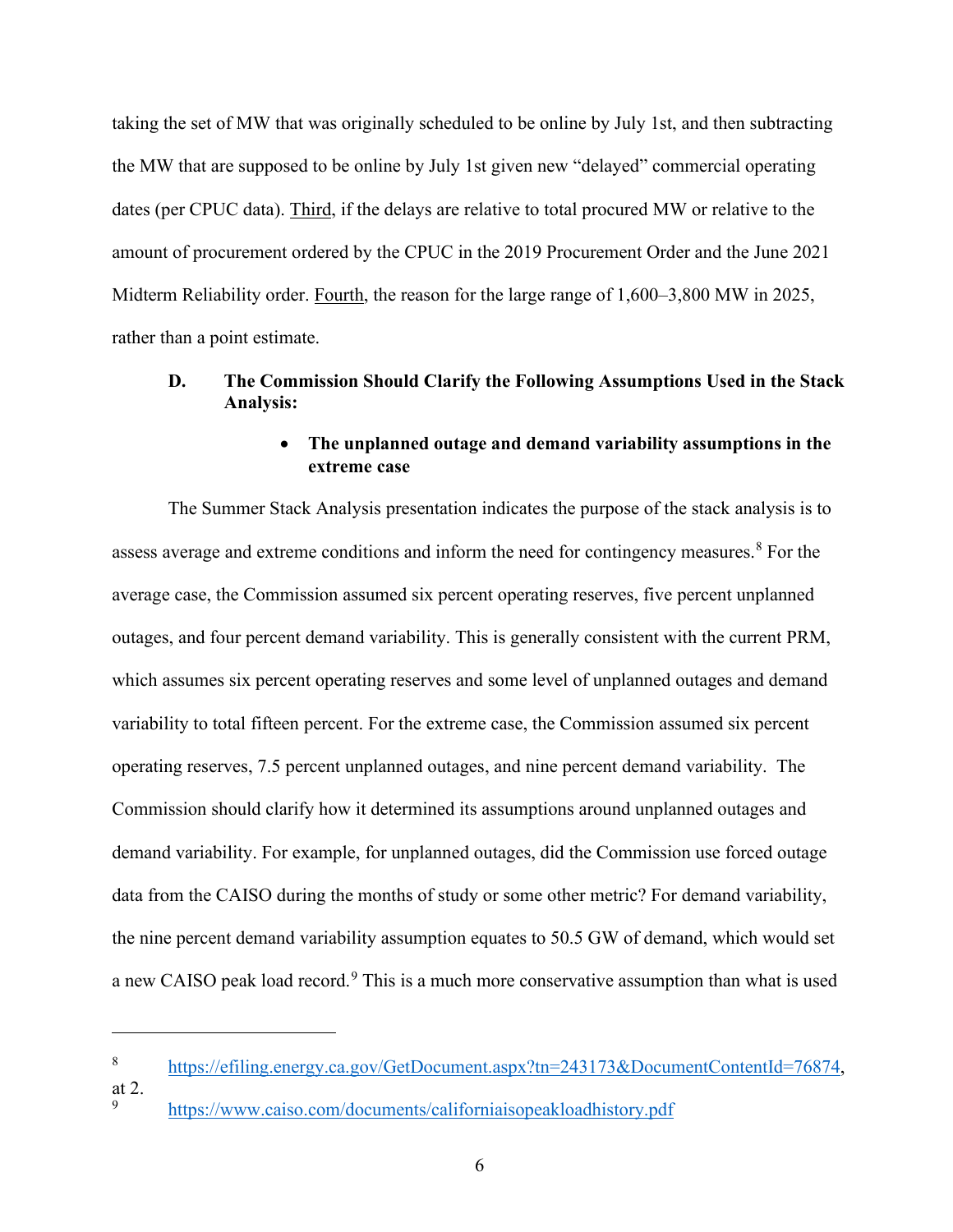in the average case, and therefore should be carefully considered before taking contingency measures to plan for this condition.

#### • **The 4-hour battery discharge assumption**

The stack analysis includes battery resources with a 4-hour discharge limitation, but it is not clear how their discharge is incorporated into the stack analysis, which analyzes the hours from 4 PM to 10 PM. For example, most batteries that CCAs are procuring have a duration of four hours or less,<sup>[10](#page-7-0)</sup> and batteries are required to have 4-hour duration to qualify as RA. This does not cover the full six hours  $(4 PM - 10 PM)$  of the analysis—meaning the batteries could be depleted at critical hours. Therefore, the Commission should clarify its assumptions for how much and when the batteries are discharging. The Commission could use data from the CAISO $^{11}$  to validate their assumptions (though they should supplement these data with an assumption for non-CAISO entities, as CAISO does not cover the whole state).

### • **The Commission should clarify how non-CAISO LSE data is incorporated into the analysis**

Presumably, the scope of the stack analysis is California-wide. However, the supply stack appears to be derived solely from CPUC-jurisdictional LSEs.<sup>12</sup> The Commission should clarify how non-CPUC jurisdictional entities' (such as publicly owned utilities') supply-side resources are factored into the analysis.

<span id="page-7-0"></span><sup>&</sup>lt;sup>10</sup> Based on an analysis of publicly available CCA Power Purchase Agreements, located at: <https://cal-cca.org/wp-content/uploads/2021/11/CCA-Clean-Energy-PPAs-November-2021-2.pdf>

<span id="page-7-1"></span><sup>11</sup> https://www.caiso.com/todaysoutlook/Pages/supply.html#section-batteries-trend<br>12 [https://efiling.energy.ca.gov/GetDocument.aspx?tn=243173&DocumentContentId=76874,](https://efiling.energy.ca.gov/GetDocument.aspx?tn=243173&DocumentContentId=76874)

<span id="page-7-2"></span>at 10: "New resources for 2022-2023 based on procurement status forms filed with and compiled by CPUC staff. Resources for 2024-2026 based on procurement orders from 2019 and 2021 using Preferred System Plan ratios."